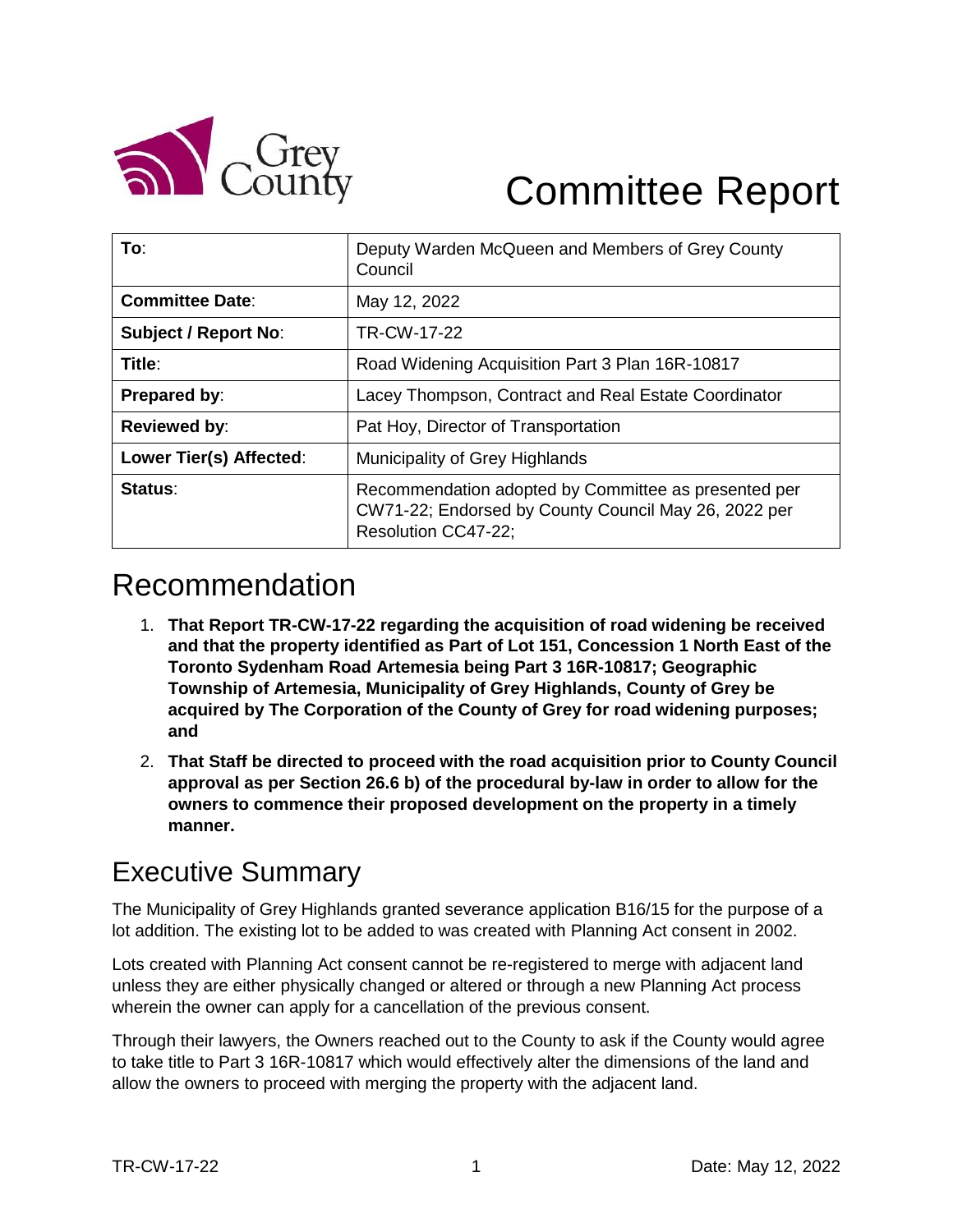Grey County acquired an abutting strip of road widening, shown as Part 2 16R-10817, from the owners in 2017 as a condition of severance application B16/15. Part 4 16R-7432 was not subject to the planning application and therefore the County was not able to request the transfer of Part 3 16R-10817 through the Planning Act process at that time.

The County desires to acquire the 17 foot road widening parcel dedicated as Part 3 16R-10817 from the owners. This will provide continuation of road widening already acquired in this area of Grey Road 4. This acquisition will also alter the previously severed parcel and allow the two parcels to merge on title in accordance with the conditions for the lot addition.

### Background and Discussion

The Municipality of Grey Highlands granted severance application B16/15 for the purpose of a lot addition. The property to be added to was created with Planning Act consent pursuant to a decision granted by the Grey County Planning Approval in 2000 under its file number B59/00.

Given that the creation of the proposed lot was dependent on it merging with the existing lot created with Planning Act consent in 2002 it is necessary for the owners to either alter the dimensions of the pre-existing lot to ensure the parcels can legally merge on title or apply to Grey Highlands for a Consent Cancellation Certificate under the Planning Act.

The process for applying and registering a Consent Cancellation Certificate under the new provisions of the Planning Act is still relatively new. It is not clear at this stage how much time it would take for Grey Highlands to process an application to cancel the previous consent or how a cancellation certificate would be registered on title.

The Owners are currently in the process of applying for a building permit on the lands and would like to complete the lot addition as soon as possible. The Owners arranged for the road widening to be surveyed in 2017 when they were proceeding with the lot addition under application B16/15

Through their lawyers, the Owners reached out to the County to ask if the County would agree to take title to Part 3 16R-10817. The acquisition of a 17 foot road widening parcel by the County off the front of the lot that was created in 2002 will alter the dimensions of this parcel and effectively break the "Once a Severance, Always a Severance Rule" on the original lot created in 2002.

The acquisition of Part 3 16R-10817 by the County will allow the Owners to proceed with consolidating the parcels to finalize the conditions of the lot addition in a timely manner and allow them to proceed with applying for a building permit.

To allow for a timely closure of the road widening acquisition we are requesting that the road widening transfer be completed prior to County Council approval.

It is recommended that the County acquire Part 3 16R-10817 and join it to the abutting county road network. The acquisition of this parcel supports the County's long-term goal of acquiring a (100 foot) right-of-way width along its corridors, in accordance with the Transportation Master Plan and the County Official Plan.

## Legal and Legislated Requirements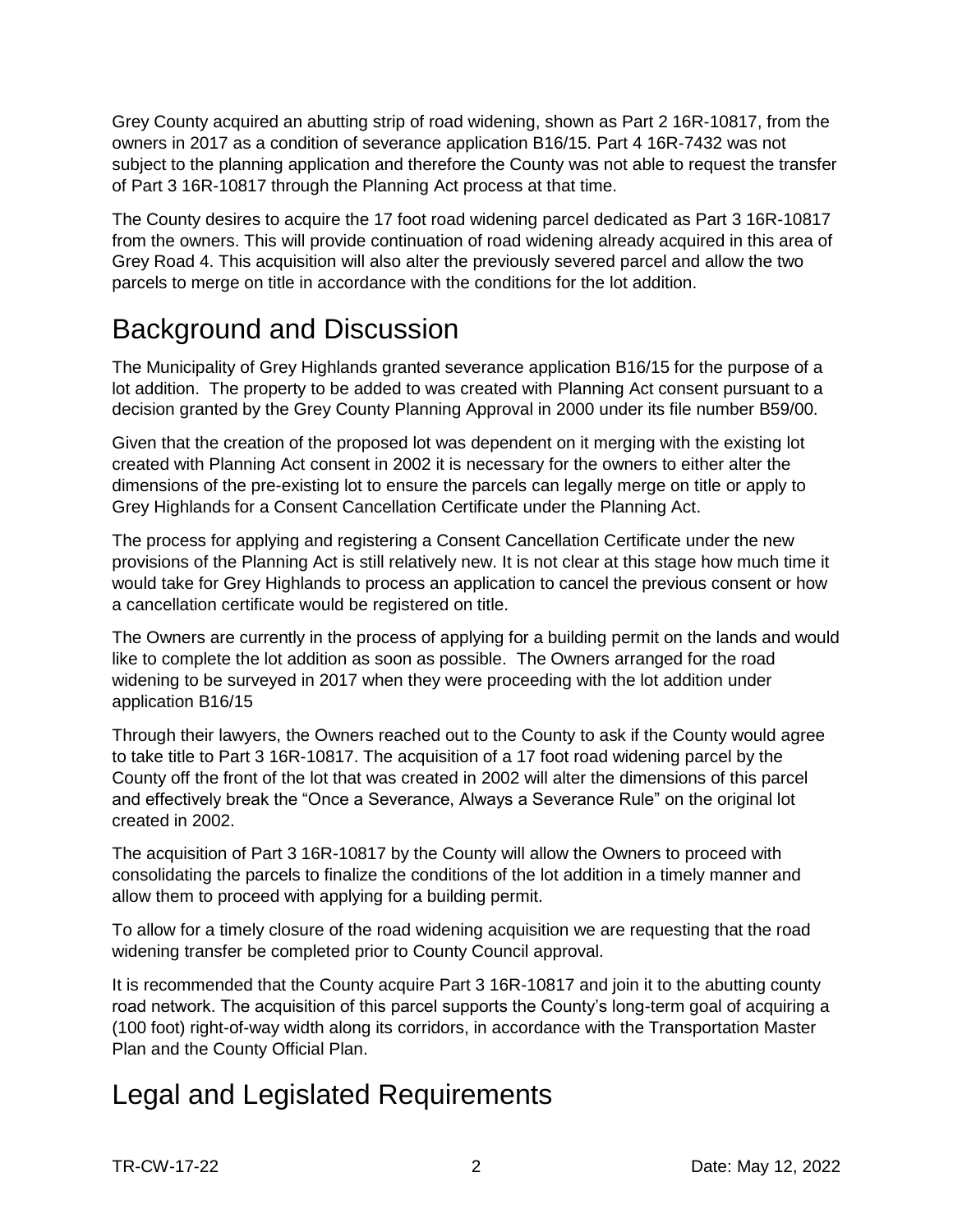Section 50 (12) of the *Planning Act* states that "where a parcel of land is conveyed by way of a deed or transfer with a consent given under section 53, subsection (3) and (5) of this section do not apply to subsequent, or other transactions involving, the identical parcel of land unless the council or the Minster, as the case may be, in giving consent, stipulates either that subsection (3) or subsection (5) shall apply to any such subsequent conveyance or transaction."

# Financial and Resource Implications

Staff has currently invested \$49.72 to complete the necessary property searches in relation to the parcel. The funding will come from the Transportation Services land acquisition budget.

The cost of the legal transfer will be covered by the parties to the transaction which is subject of the lot addition proposed in severance application B16/15.

# Relevant Consultation

☒ Internal

**Transportation** 

☒ External

John Ferris, Ferris & Celhoffer Professional Corporation

### Appendices and Attachments

Location Map – Portion Highlighted in Yellow Reference Plan 16R-10817 Grey Road 4 Road Widening Acquisition Agreement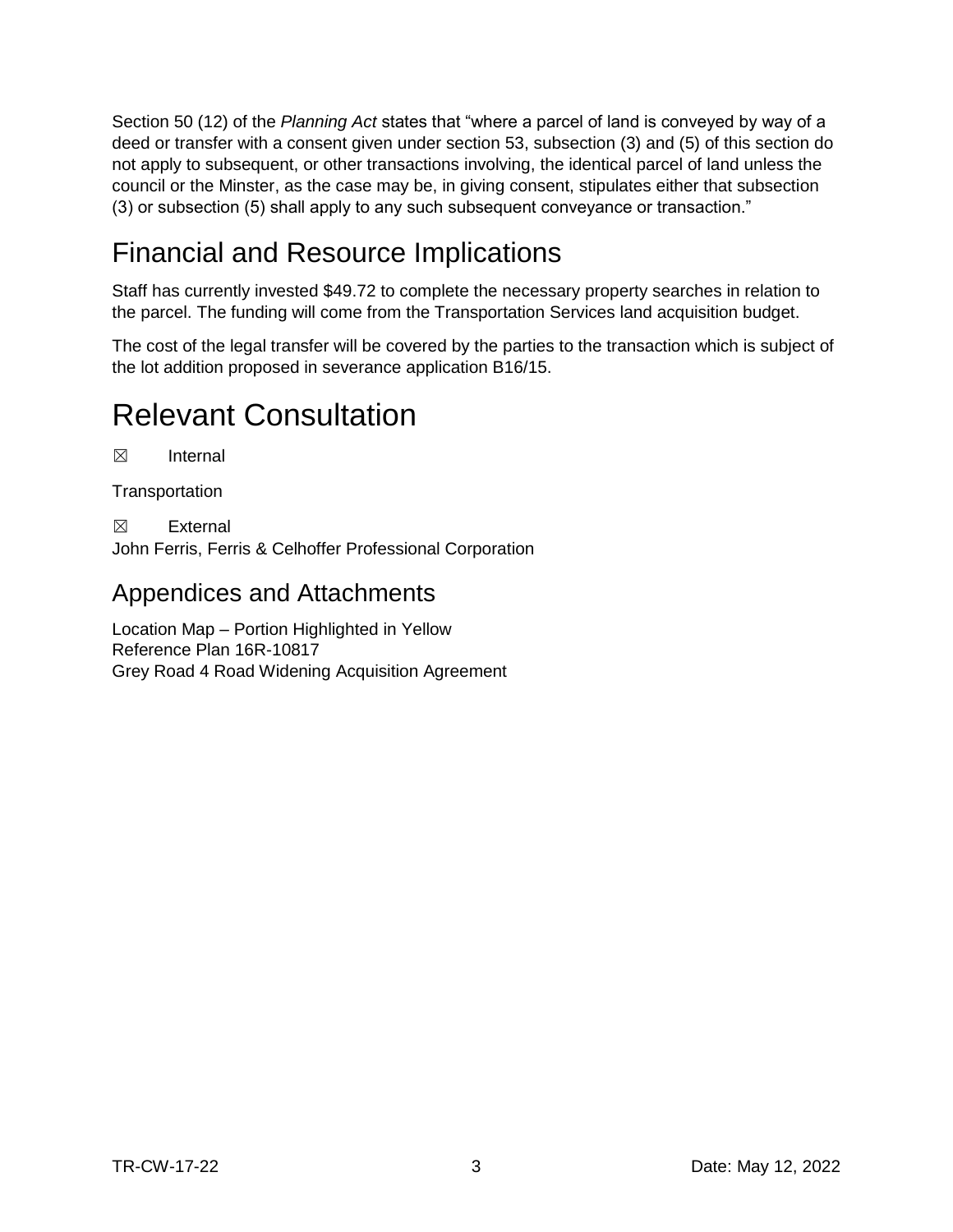

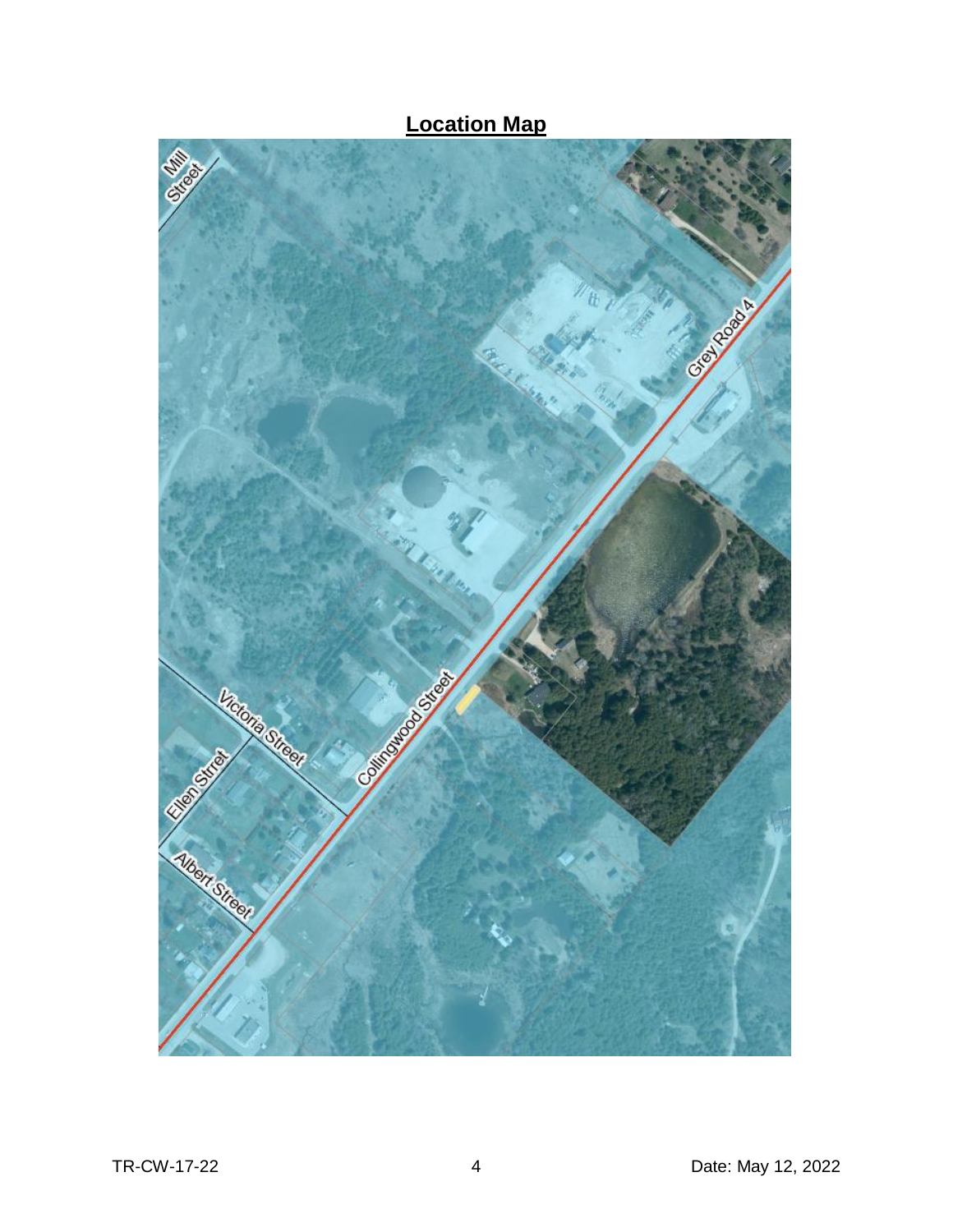### **Reference Plan 16R-10817**

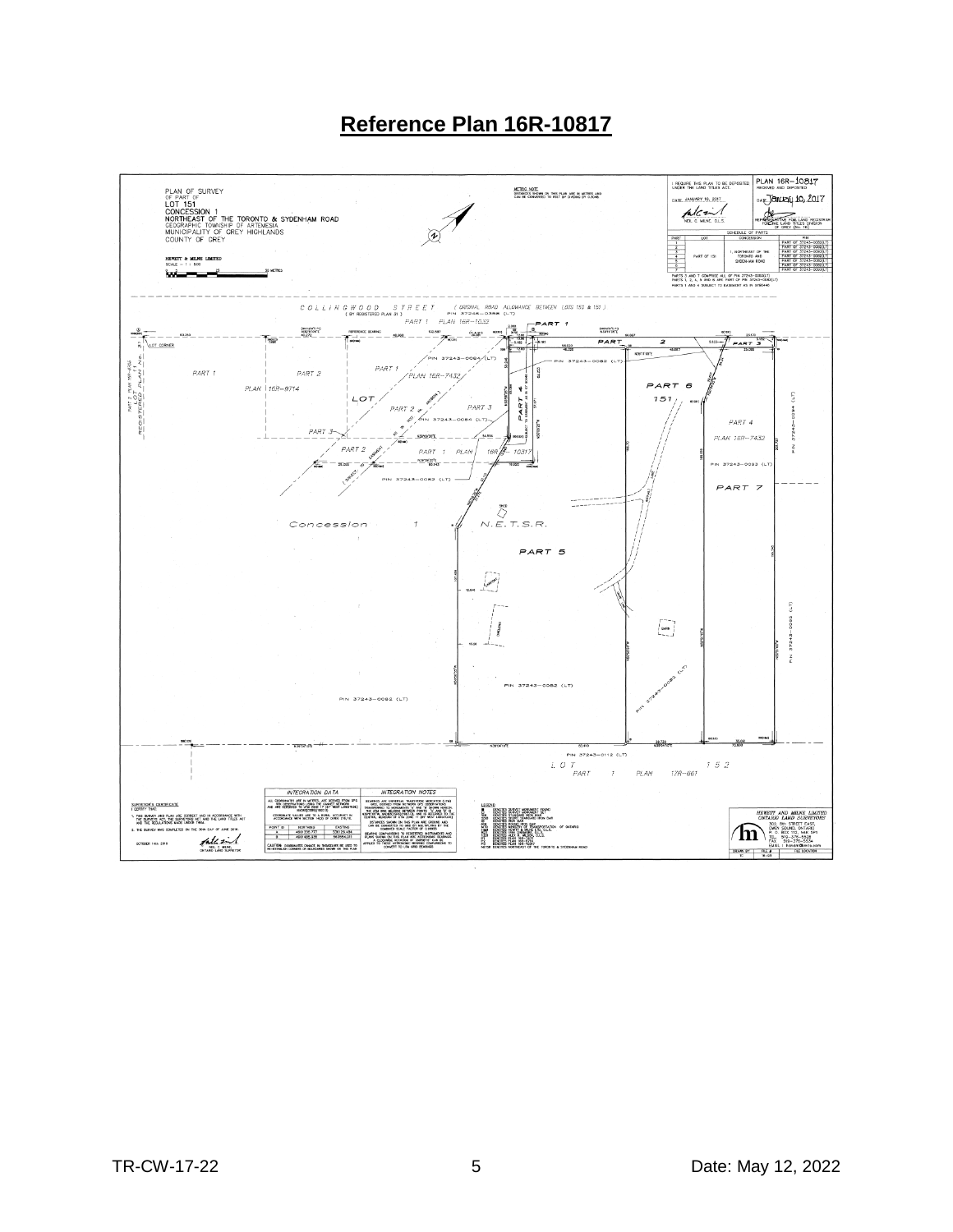### **Grey Road 4 Road Widening Acquisition Agreement**

made in duplicate this \_\_\_\_\_\_\_\_ day of May, 2022

between:

#### **The Corporation of the County of Grey**

(herein called the "County")

- and-

(herein called the "Owner")

**WHEREAS** the Owner owns a parcel of land situated in the Municipality of Grey Highlands in the County of Grey; adjacent to County Road 4.

**AND WHEREAS** the County wants to acquire and the Owner is agreeable to transfer part of the land for road widening purposes.

The Owner and the County agree that in consideration of the rounded sum of **TWO DOLLARS (\$2.00)** paid by the County to the Owners, receipt and sufficiency of which is hereby acknowledged, the parties, intending to be legally bound, agree as follows:

The Owner agrees to transfer to the County, a parcel of land being legally described as Part of Lot 151, Concession 1 North East of the Toronto Sydenham Road, Municipality of Grey Highlands (in the former geographic Township of Artemesia), in the County of Grey depicted as Part 3 on Reference Plan No. 16R-10817 (the "Purchased Parcel").

Additional Details: None.

The Owner agrees to provide the County with a valid Transfer/Deed of Land conveying unencumbered title to, and releasing all claims in respect of, the Purchased Parcel. The Transfer/Deed of Land shall be prepared at the expense of the Owner by their lawyers.

The Owner shall obtain release of any existing mortgage or other encumbrance on the purchased parcel. The Owner represents that spousal consent is not necessary to this transaction under the provisions of the Family Law Act (Ontario), unless the Owner's spouse has executed the consent below. The Owner represents that the Owner is not a non-resident of Canada within the meaning of the *Income Tax Act.*

The obligation of the County to complete the transaction contemplated by this agreement shall be conditional upon County Council passing a motion approving the acquisition of the Purchased Parcel.

The transaction shall be completed on or before a date specified by the County by notice sent to the Owner not less than 30 days prior to the specified completion date.

If this transaction is subject to Harmonized Sales Tax such tax shall be included in the purchase price.